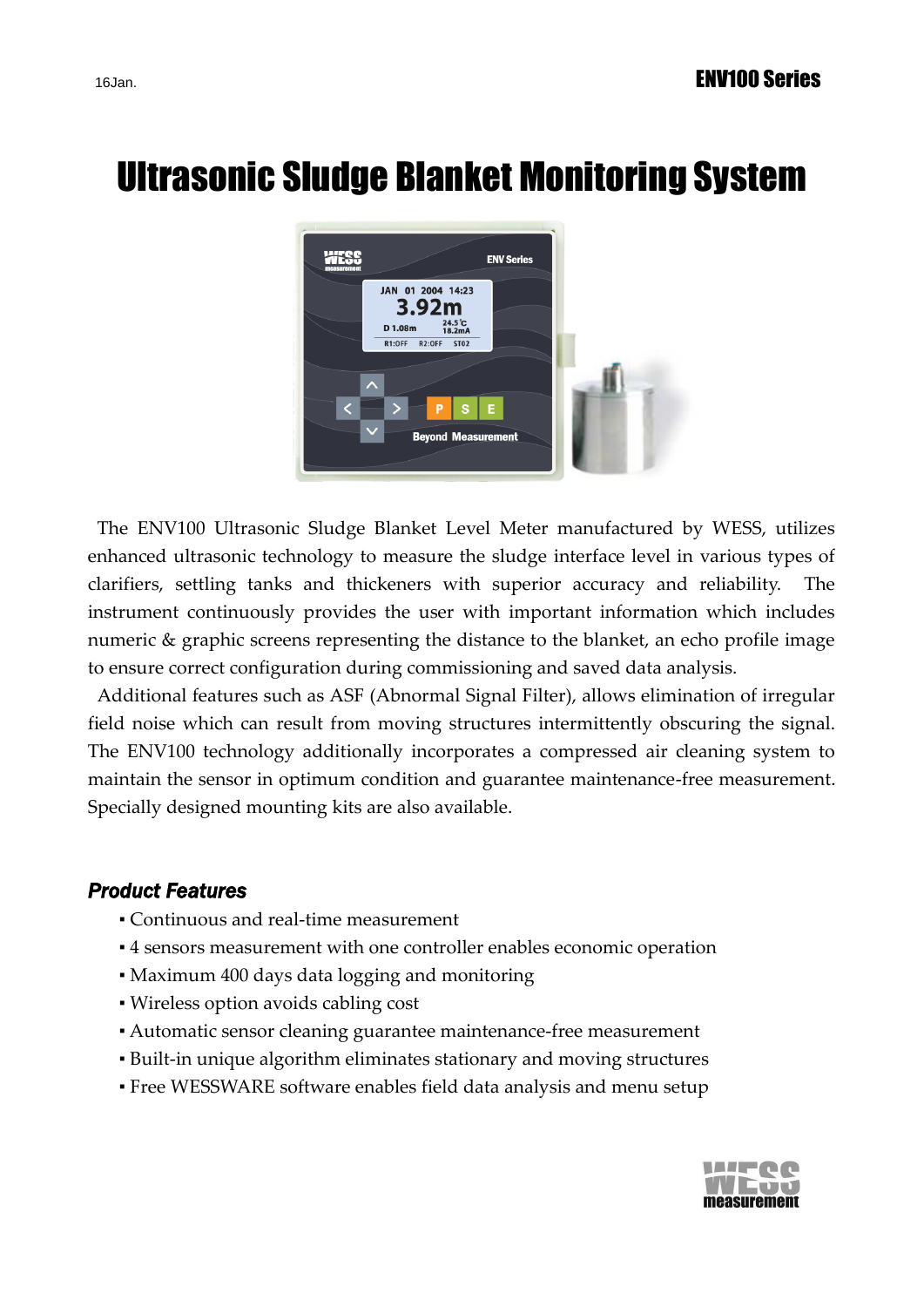236(M.C.)

# *Product Dimensions*

# *Controllers*

#### *C1S*



*C1P(Portable)*



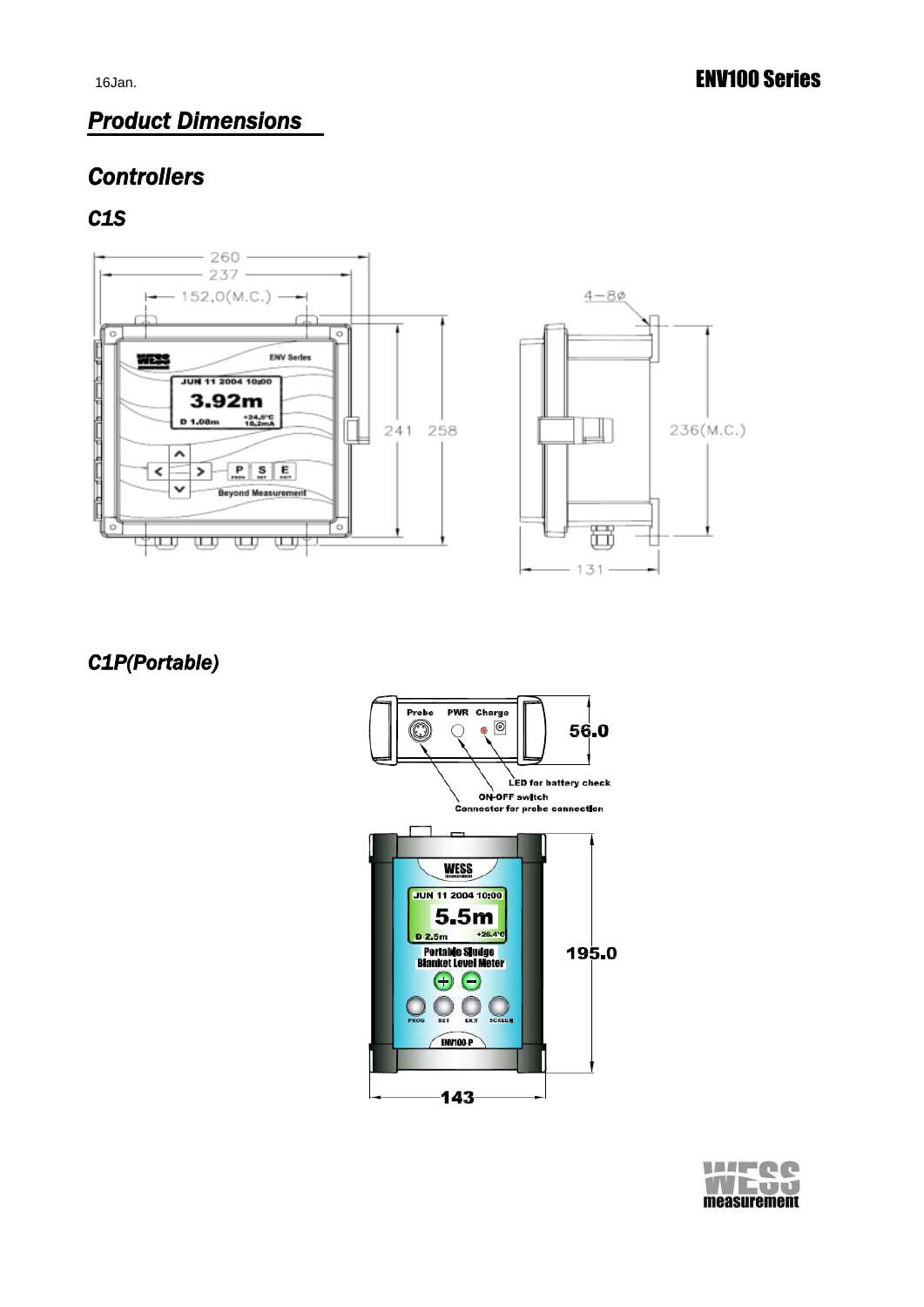#### 16Jan. **ENV100 Series**

#### *Sensors*

 *S1G/T S1H(High Temp. Type)* 



 *S1P(Portable Type)* 



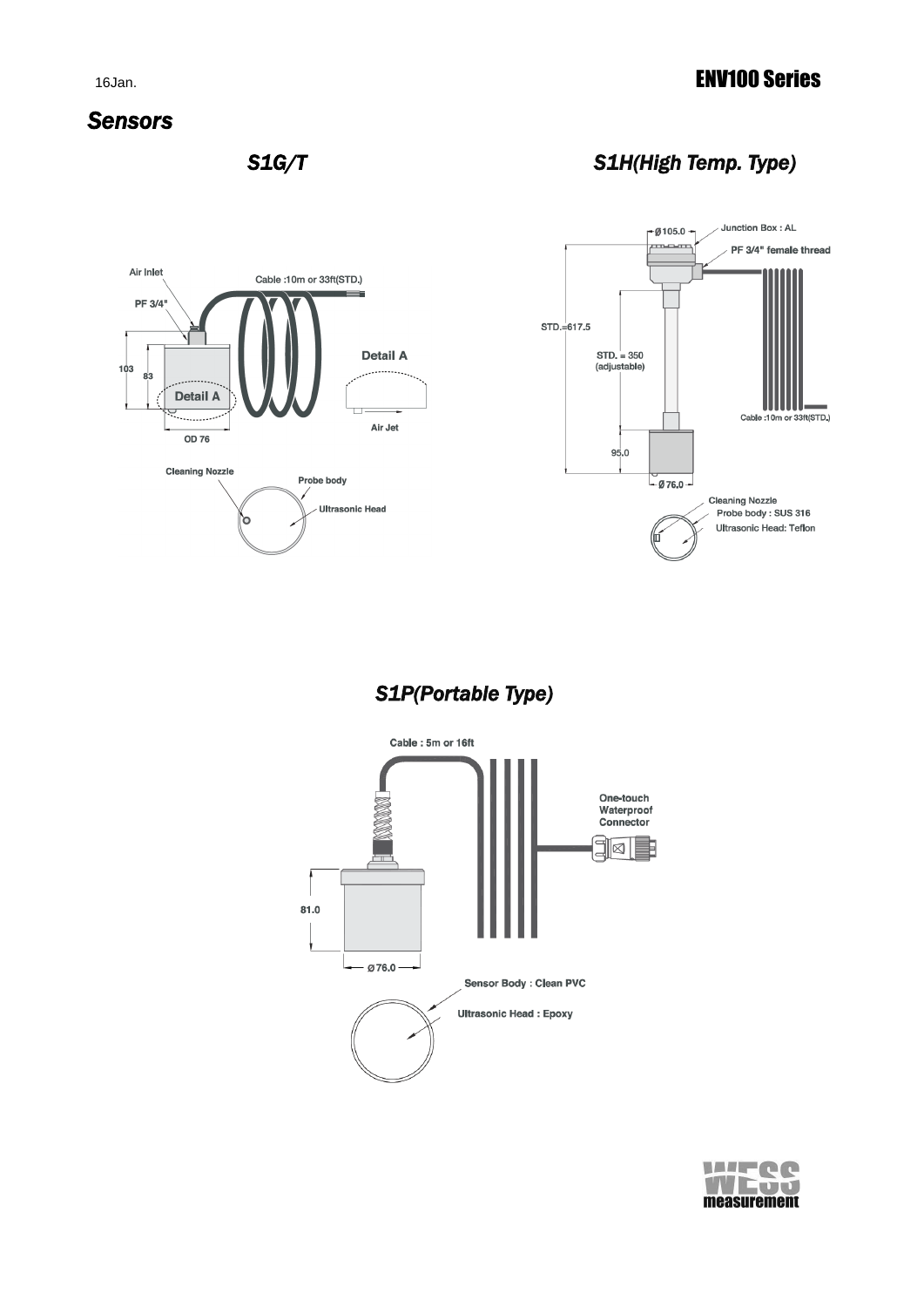# *Product Specifications*

### *Controllers*

*C1S*

| <b>Measuring Principle</b>     | Ultrasonic Echo Flight Time                                                                                                        |
|--------------------------------|------------------------------------------------------------------------------------------------------------------------------------|
| <b>Measuring Range</b>         | $0.35 \sim 10m(1-33ft)$                                                                                                            |
| <b>Resolution</b>              | 1cm(metric units), 0.1ft(UK units)                                                                                                 |
| Accuracy                       | +/- 1% of measured range or 1 inch, whichever is greater                                                                           |
| <b>Measuring Pulse</b>         | 5~25times/sec                                                                                                                      |
| <b>Measuring Density</b>       | User programmable density(Light/Heavy)                                                                                             |
| <b>Display</b>                 | <b>Graphic LCD</b>                                                                                                                 |
|                                | (Interface level, Distance, Echo Amp, Time, Current output, Trend,                                                                 |
|                                | Temperature)                                                                                                                       |
| <b>IP</b> Rating               | IP66~IP67                                                                                                                          |
| Data Saving                    | Maximum 400 days Data logging & Trend                                                                                              |
| <b>Screen</b>                  | Numeric, Echo Profile, Data Trend                                                                                                  |
| <b>Operational Temperature</b> | $-20 \sim 70^{\circ}$ C                                                                                                            |
| <b>Sensor Control</b>          | 1 Channel                                                                                                                          |
| <b>Sensor Cleaning</b>         | Automatic air-jet                                                                                                                  |
| Outputs                        | Current: $4\text{-}20$ mA, nom. Load $250\Omega$ (load range: $100 \sim 750\Omega$ )<br>Relay: 3 SPDT(5A, 250VAC) - "ER" "R1" "R2" |
|                                | Digital: RS232C(Standard), RS485(Option)                                                                                           |
| <b>Power Supply</b>            | Standard: 100 ~ 240V AC, 50~60Hz, ≤6W                                                                                              |
|                                | Option: 10~14V DC, 22~26V DC                                                                                                       |
| <b>Enclosure Material</b>      | Polycarbonate                                                                                                                      |
| Dimension                      | 237(W) x 241(H) x 131(D)mm                                                                                                         |
| Weight                         | $2.2$ kg                                                                                                                           |
| Certificate                    | <b>CE</b>                                                                                                                          |

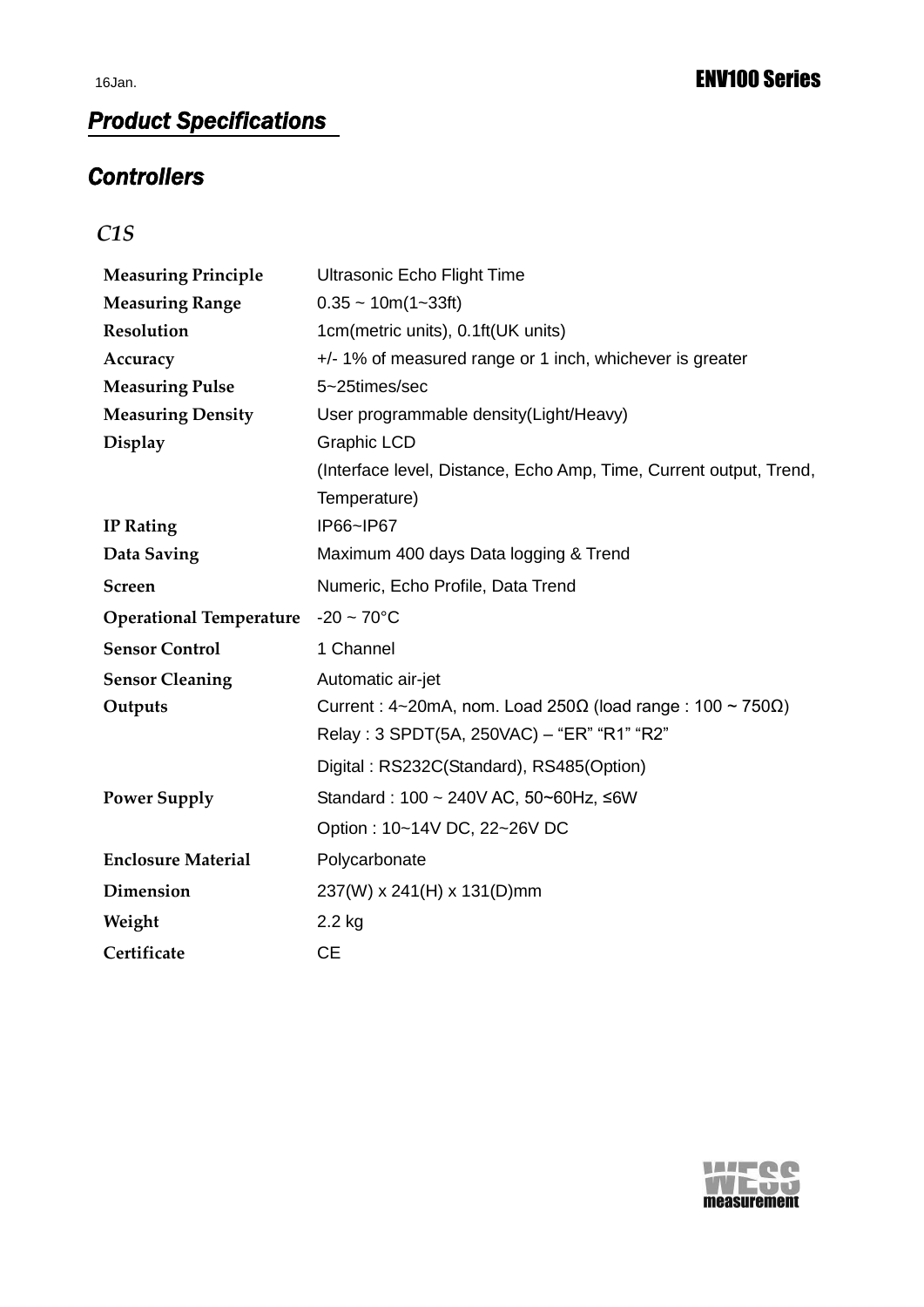# *C1P(Portable)*

| <b>Measuring Principle</b>     | <b>Ultrasonic Echo Flight Time</b>                                 |  |
|--------------------------------|--------------------------------------------------------------------|--|
| <b>Measuring Ranges</b>        | $0.35 \sim 10m(1 \sim 33ft)$                                       |  |
| Resolution                     | 1cm(metric units), 0.1ft(UK units)                                 |  |
| <b>Measuring Pulse</b>         | 5~25times/sec                                                      |  |
| Accuracy                       | +/- 0.1% of measured range or 1 inch, whichever is greater         |  |
| <b>Operational Temperature</b> | $-10 - 60^{\circ}C$                                                |  |
| <b>Display</b>                 | <b>Graphic LCD</b>                                                 |  |
|                                | (Interface level, Distance, Echo Amp, Time, Current Output, Trend, |  |
|                                | Temperature)                                                       |  |
| Data Saving                    | Programmable Memory                                                |  |
| <b>Screens</b>                 | Numeric, Echo Profile                                              |  |
| <b>Sensor Control</b>          | 1 Point                                                            |  |
| Outputs                        | Digital: RS232C(Standard), RS485(option)                           |  |
| <b>Power Supply</b>            | 3EA X AA Lithium ion rechargeable battery                          |  |
| <b>Enclosure Material</b>      | Aluminum                                                           |  |
| Dimension                      | 143(W) x 195(H) x 56(D)mm                                          |  |
| Weight                         | 3 kg                                                               |  |
| <b>IP Rating</b>               | <b>IP65</b>                                                        |  |
| Certificate                    | <b>CE</b>                                                          |  |

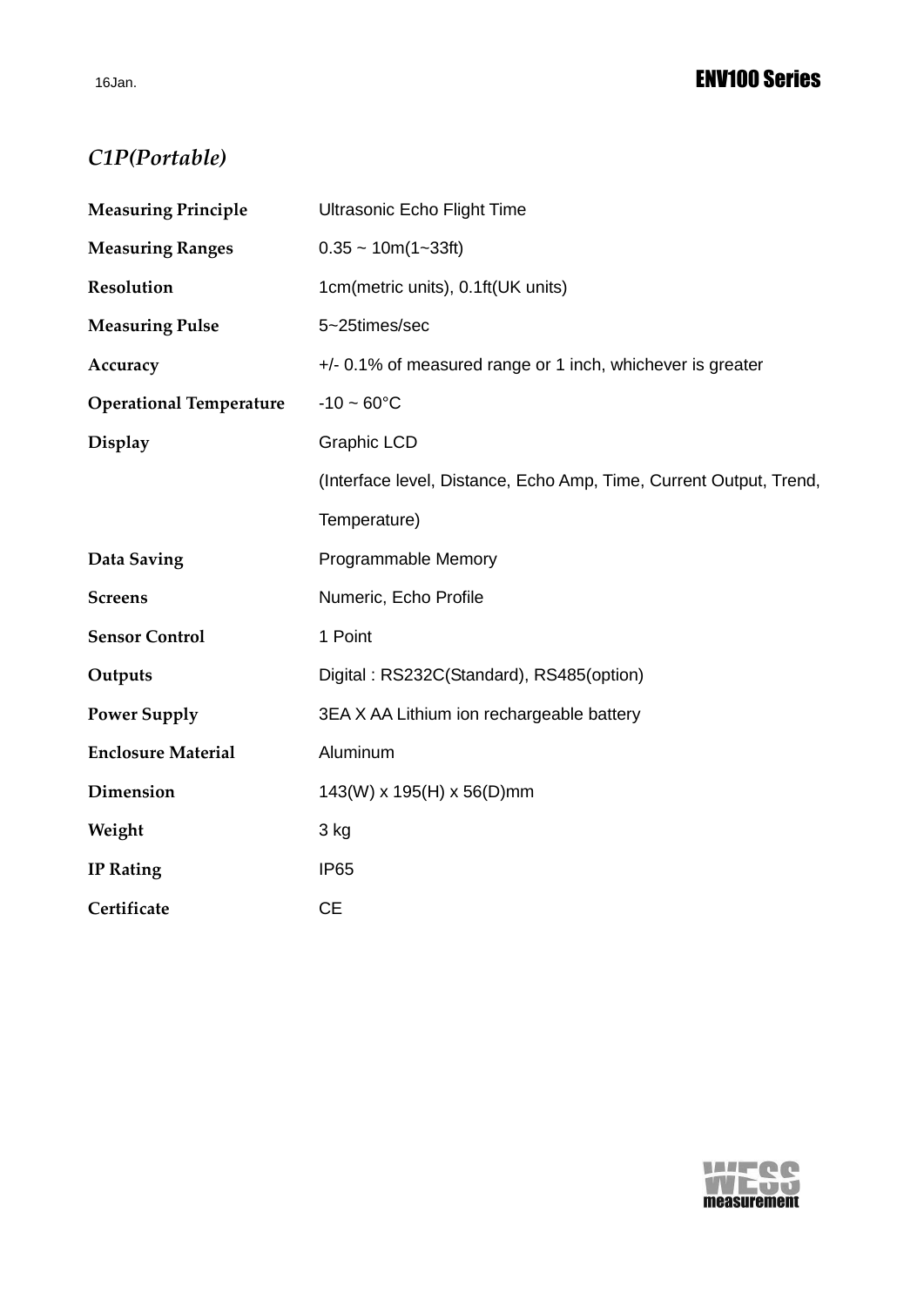### **Sensors**

### *S1G/T*

| <b>Sensor Structure</b>  | Ultrasonic sensor with built-in air cleaning nozzle |
|--------------------------|-----------------------------------------------------|
| <b>Material</b>          | S1-G Body: S.S. 304, Head: Epoxy                    |
|                          | S1-T Body: S.S. 316, Head: Teflon                   |
| <b>Mounting Thread</b>   | 3/4" PF female thread                               |
| Cable Length             | 10m(33ft)Standard, Max.100m extensible on request   |
| <b>Operational Temp.</b> | $-10 - 60^{\circ}$ C                                |
| <b>Beam Angle</b>        | 3 degree                                            |
| Frequency                | 160/380 kHz                                         |
| Weight                   | 2.2kg(Incl. 10m Cable)                              |
| <b>IP</b> Rating         | IP68                                                |
| Cleaning                 | Air-jet (built-in cleaning nozzle)                  |
|                          |                                                     |

# *S1H(High Temperature)*

| <b>Sensor Structure</b>        | Ultrasonic sensor with built-in cleaning nozzle   |
|--------------------------------|---------------------------------------------------|
| <b>Material</b>                | S1-H Body: Teflon, Head: Teflon                   |
|                                | Junction Box: Aluminum die-casting                |
| Cable Length                   | 10m(33ft)Standard, Max.100m extensible on request |
| <b>Operational Temperature</b> | $-10 \sim 100^{\circ}C$                           |
| <b>Beam Angle</b>              | 3 degree                                          |
| Frequency                      | 160/380 kHz                                       |
| Weight                         | 4kg(Incl. Cable)                                  |
| <b>IP</b> Rating               | IP68                                              |
| <b>Cleaning Method</b>         | Air-jet (built-in cleaning nozzle)                |
| Pipe Length Between            | 350mm Standard, extensible on request             |
|                                |                                                   |

# *S1P(Portable)*

| <b>Material</b>                | S1-P Body: Clean PVC, Head: Epoxy |
|--------------------------------|-----------------------------------|
| Cable Length                   | 5m(17ft)                          |
| <b>Operational Temperature</b> | $-10 - 70^{\circ}C$               |
| <b>Beam Angle</b>              | 3 degree                          |
| Frequency                      | 160/380 kHz                       |
| Weight                         | 1kg                               |
| <b>IP Rating</b>               | IP68                              |

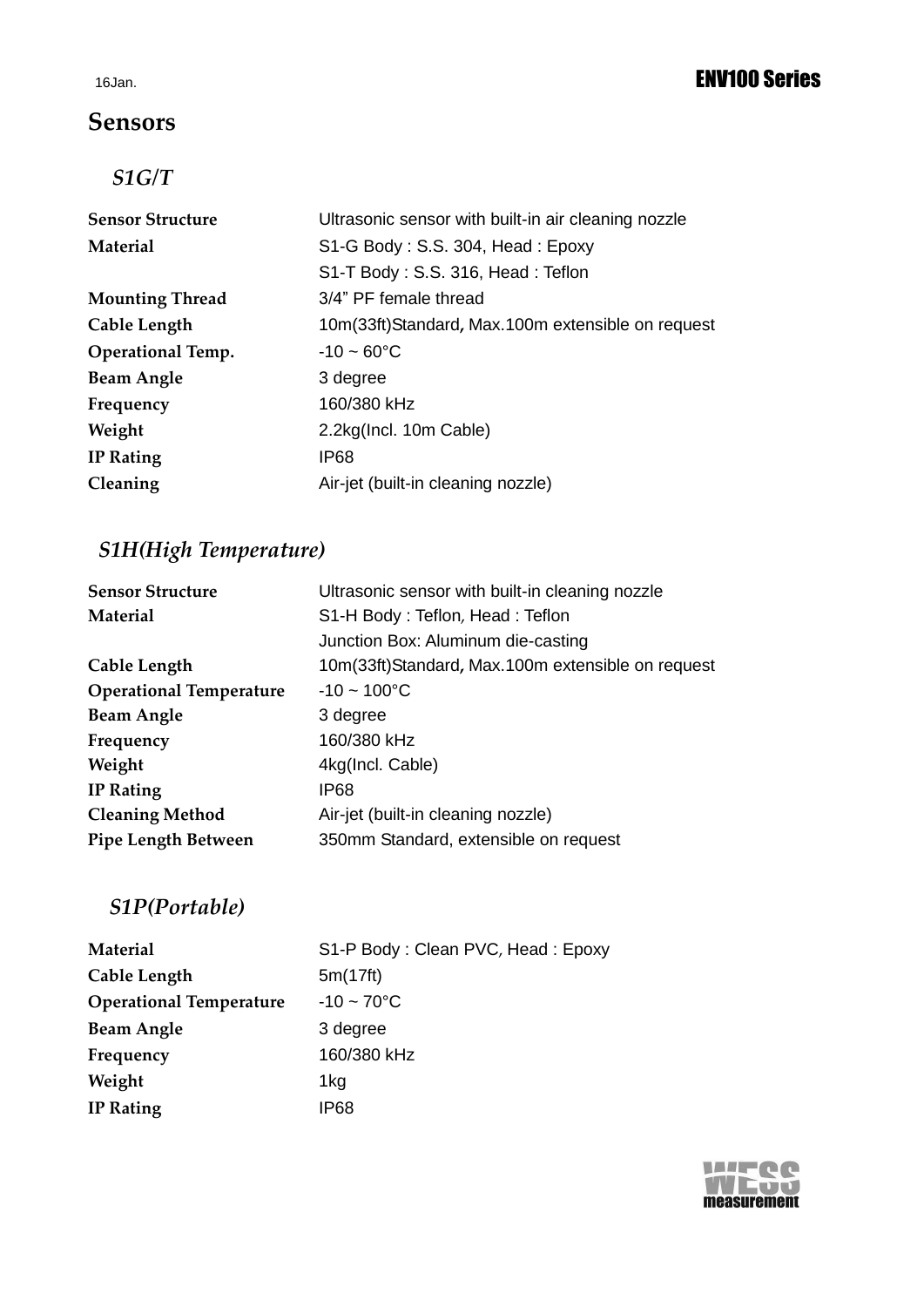#### 16Jan. **ENV100 Series**





*SG/T S1H* 

# *Optional Devices*

### *Sensor Cleaning Device*

Periodical sensor cleaning is recommended as a precaution since floating debris and biological material is in contact with the ultrasonic sensor

| <b>Free Flow Rate</b>     | 40L/min                                 |
|---------------------------|-----------------------------------------|
| Max Pressure/Vacuum       | 0.3 <sub>bar</sub> /250 <sub>mmHg</sub> |
| Oper. Temp.               | $-20 \sim 60^{\circ}$ C (28~ 140°F)     |
| Power supply              | Standard: 220V AC ±10%,                 |
|                           | 50~60Hz, ≤40W                           |
|                           | Option: 110V AC ±10%, 50~60Hz           |
| <b>Enclosure Material</b> | ABS                                     |
| Dimension                 | 190(W) x 190(H) x 130(D)mm              |
| Mounting                  | Center hole 155(W) x 100(H)             |
|                           | $(M5 \times 4ea)$                       |
| Weight                    | 2 kg                                    |
| <b>IP</b> Rating          | IP65                                    |
|                           |                                         |



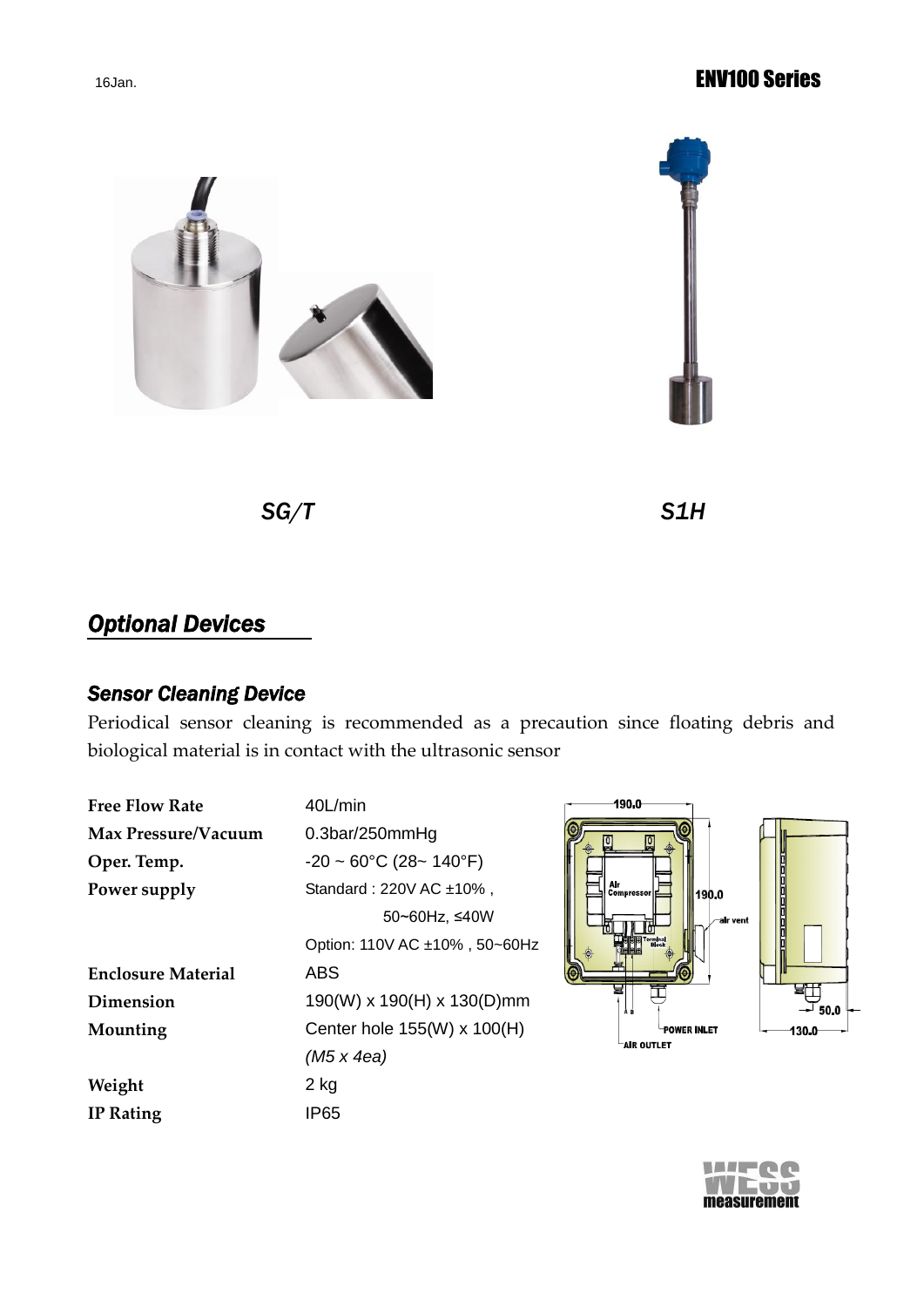### *Optional Devices*

#### *Swing Bracket*

The swing bracket is to secure skimmer passage at clarifiers. Once it has passed, the bracket is free to fall, re-immersing the sensor into the clarifier water



#### *Wireless Bluetooth Module(WESS-RF)*

WESS-RF is a Bluetooth based wireless data communication system consisting of WR-100 and antennas. This system can be applied along with a controlling part of our measuring instruments such as ultrasonic sludge blanket level meter, density meter, level meter etc. The communication distance between WR100 and transmitting antenna is from 200m to 1km.

This RF system is normally used to reduce cabling cost and to install where measurement places move continuously. The WESS-RF offers not only mA output but also RS232 output. Since pairing work between a transceiver and a receiver is done by us, user only needs to supply power after installation.

#### *Product Features*

- Use internationally approved RF band,  $2.402 \sim 2.408 \text{GHz}$
- No need any pairing work
- mA output and RS232 output
- Communication distance up to 1km
- External enclosure is not needed for transceiver